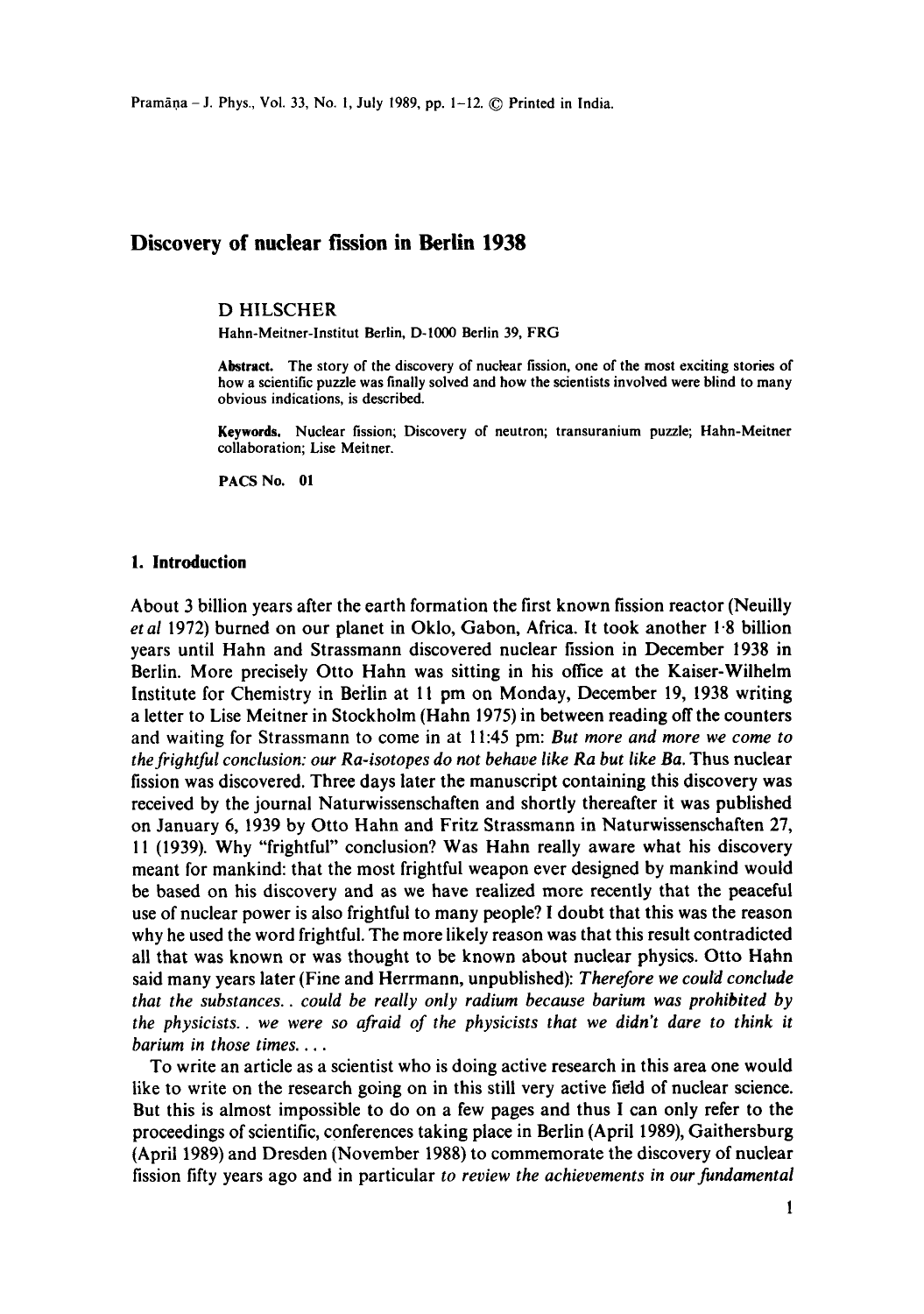*understanding of nuclear fission obtained in the last half century and indicate the directions of present research in fission* as stated in the announcement for the Berlin conference. The discovery of spontaneous fission in 1940 in Leningrad by G N Flerov and K A Petrzhak will be commemorated at a conference in Leningrad in September 1989.

The story of the discovery of nuclear fission is one of the-most exciting stories of how a scientific puzzle was finally solved and how the scientists involved were blind to many obvious indications or as Bohr has put it when Frisch told him about Hahn's discovery. *Oh, what fools we have been! We ought to have seen that before* (Frisch 1967). And we all know many scientific puzzles which have been with us for many years and which are still unsolved and we all wonder what the solution finally will be. Of the famous discoveries it is also one of the best documented ones due to the numerous letters exchanged between Lise Meitner and Otto Hahn since she was forced to leave the team Hahn-Meitner-Strassmann half a year before the final discovery. Thus a lot of the normal oral discussions in a research group were made in writing. But it is also an extremely sad story showing the disastrous influence of politics on the lives and research work of scientists.

## **2. Discovery of the neutron**

The race for the discovery of nuclear fission started in 1930 when W Bothe and H Becker found by the irradiation of beryllium with  $\alpha$ -particles a penetrating radiation which led in 1932 to James Chadwick's discovery of the neutron (Chadwick 1932). Chadwick had worked with Geiger and Bothe at the Physikalisch Technische Reichsanstalt in Berlin. During World War I he was detained in Berlin-Ruhleben. He bombarded hydrogen and nitrogen with the new radiation and from the recoil energies he concluded that the mass of the new particle must be about equal to that of the proton and due to the penetrability it must be neutral. This new radiation was immediately used to bombard all kinds of materials. But more important it led to a model of the nucleus by Heisenberg (1932) and Iwanenko (1932). The nucleus consists only of neutrons and protons. The stability of this nucleus was ascribed to a new force, the strong interaction, which was postulated in addition to the classical gravitational force and electromagnetic interaction known in those days. Gravitation does not play a role in the stability of a nucleus but the electromagnetic interaction of course counteracts the strong interaction, and could thus split a heavy nucleus into two parts. And indeed already in 1930 a nuclear liquid drop model was developed and described in the literature by Gamow (1930) and later also by Weizsäcker, Bethe and Bohr which was finally used by Frisch and Meitner (1939) for an explanation of nuclear fission.

## **3. The transuranium puzzle**

Fermi immediately recognized that the neutron was the ideal projectile for nuclear reactions: there is no Coulomb barrier for neutrons and thus it is easy to induce nuclear reactions with neutrons also at small energies and on all target nuclei up to uranium (Fermi 1934). *It seemed worthwhile to direct particular attention to the heavy radioactive elements, thorium and uranium, as the general instability of nuclei in this*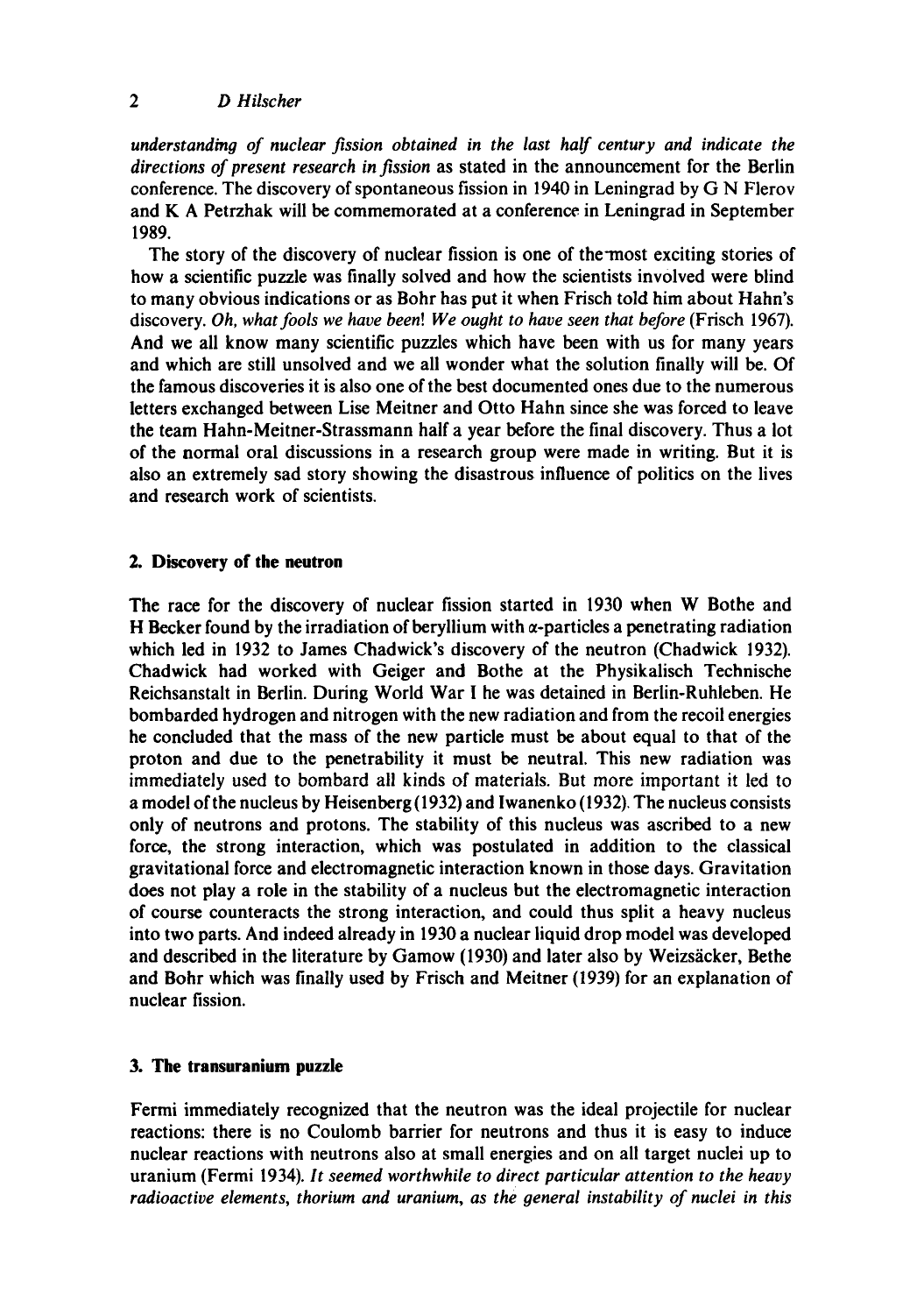range of atomic weight might give rise to successive transformations. By 'instability' Fermi certainly didn't mean shape instability. Fermi and his coworkers F Rasetti and O D'Agostino observed very complex decay curves when they bombarded uranium and thorium with neutrons. Fermi put special attention to a 13-minute decay period produced by neutron irradiation of uranium. By radiochemical methods he could exclude that this radioactivity was due to isotopes with Z between 86 and 92 as well as 83. Following the findings from nuclear reactions on light nuclei he indicated the possibility of the existence of element 93 or may be also 94. Thus the transuranium elements were thought to be found and the transuranium puzzle started. The transuranium hypothesis didn't really explain the finding of a large number of different radioactivities. Fermi got the Nobel Prize in I938 for the *disclosure of artificial radioactive elements produced by neutron irradiation*. He gave his Nobel Prize talk on December 10, 1983 in Stockholm, that is just about a few days before Hahn was almost certain that the so-called transuranium elements were barium, lanthanum, cerium etc. and thus had together with Strassmann finally disclosed the neutroninduced artificial radioactivities in uranium. The 13-minute activity found by Fermi was actually the activity of  $^{10}_{43}$ Tc with a half-life of 14 minutes (Menke and Herrmann 1971).

The findings of Fermi were immediately criticized in the literature but in the following years several papers were published which also erroneously confirmed Fermi's findings including several papers by Meitner, Hahn and Strassmann. But the harshest criticism came from Ida Noddack, who worked with her husband at the Physikalisch Technische Reichsanstait in Berlin. She and her husband together with O Berg had discovered (Noddack *et al* 1925) in 1925 the ekamanganese element 75 rhenium, named after the German river Rhine and the Rhineland from where Ida Noddack came from. And may be also element 43, which they called masurium, a prussian province from where Walter Noddack originated from. The discovery of both elements also received a lot of criticism, and since the authors were not able to reproduce their results for element 43 the discovery of this element was ascribed to C Perrier and E Segrè who found it in 1937 by bombarding molybdenum  $(Z = 42)$ with deuterons (Perrier and Segrè 1937). They named element 43 technetium since it was produced technically. Concerning Fermi's findings she wrote (Noddack 1934) that the chemical exclusion of neighbouring elements of uranium is not sufficient to prove the existence of a new transuranium element since: *It might be thinkable that by bombarding heavy nuclei with neutrons these nuclei decay into several heavy fragments which are isotopes of known elements but not neighbours of the irradiated elements.* 

With this sentence the idea of a cleavage of the uranium nucleus was born already on September 10, 1934 but everybody, including Hahn and Meitner, who read this paper from I Noddack considered such an idea as unphysical. Or one can also put it this way that physicists and chemists influenced by their colleagues in physics really believe in their theories. Everybody was aware of the nuclear decay modes  $\alpha$ -,  $\beta$ -, and  $\gamma$ -decay as well as more or less instantaneous nuclear reactions like  $(n, \alpha)$ ,  $(n, p)$  and  $(n, \gamma)$ . The physicists were using the equations for the  $\alpha$ -decay (Gamow 1929; Gurney and Condon 1928) put forward by Gamow who was at that time in Göttingen, also for the emission of heavier fragments. But the tunnelling probability for the emission of such heavy elements was calculated to be too small to cause such huge decay probabilities for the newly found radioactivity. Bohr and Wheeler estimated in their famous paper on the mechanism of nuclear fission (Bohr and Wheeler 1939) the mean fission lifetime for an uranium nucleus in its ground state to be  $10^{22}$  years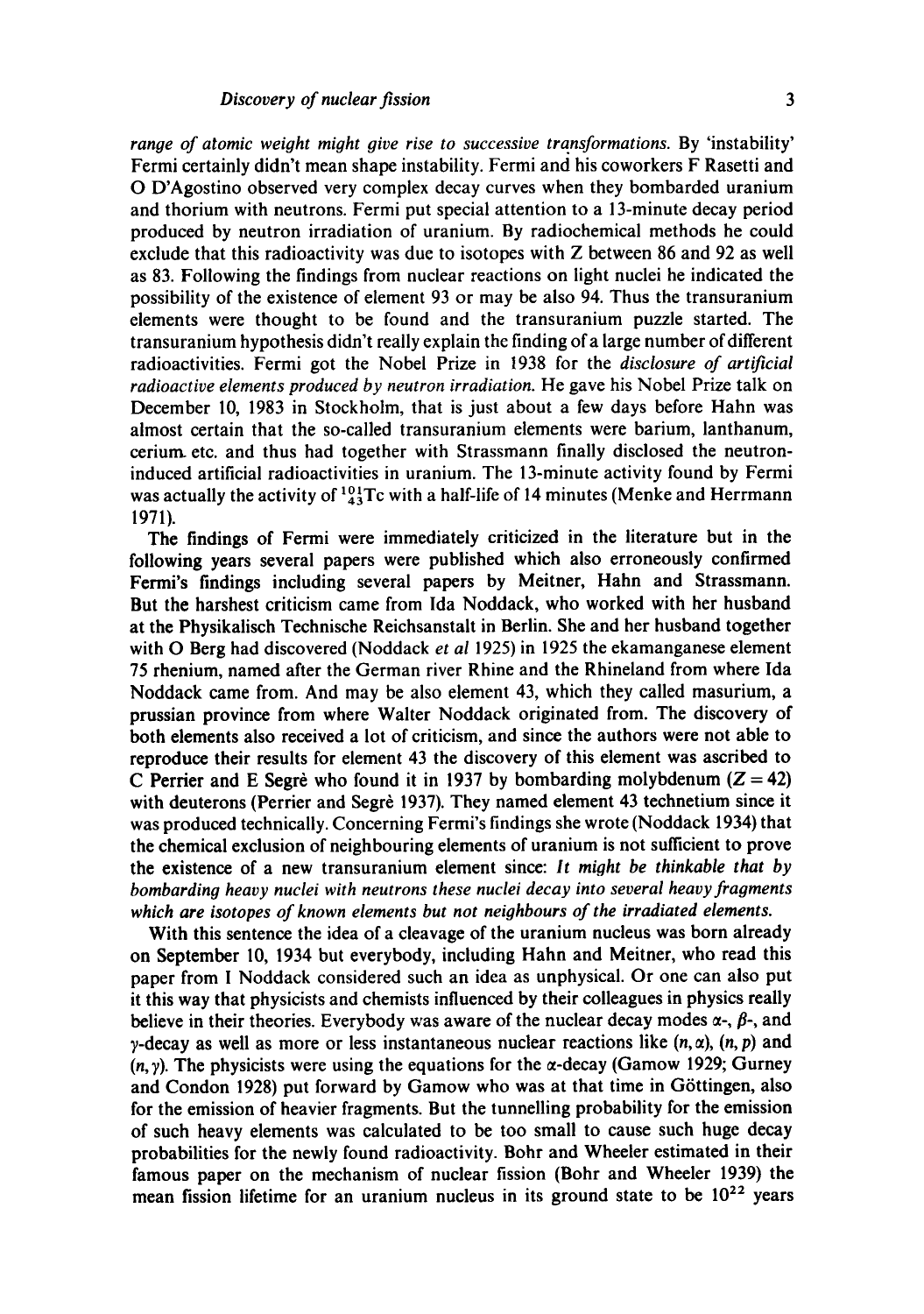### *4 D Hiischer*

 $(10^{16}a,$  present value). Similarly the possibility of much more than 2 or 3 successive  $\alpha$ -decays was excluded. Or as Meitner and Frisch (1939) formulated it in their paper on the disintegration of uranium by neutrons. *The formation of elements much below uranium has been considered before, but was always rejected for physical reasons, so long as the chemical evidence was not entirely clear-cut.* Sometimes the lack of communication between the Noddacks at the Physikalisch Technische Reichsanstalt in Berlin-Charlottenburg and Hahn and Meitner at the Kaiser-Wilhelm Institute for Chemistry in Berlin-Dahlem is ascribed to the allegation that the Noddacks had a very positive attitude towards National Socialism (Krafft 1981). Strassmann remembers also that mentioning the name of the Noddacks was a taboo at the Kaiser-Wilhelm Institute in the groups of Hahn and Meitner. In any case the spelling out of the possibility that the nucleus can split into several pieces didn't have any influence on the discovery of nuclear fission. Ida Nodack didn't do anything to prove her hypothesis. Furthermore Fritz Strassmann didn't even know about Ida Noddack's paper so that we can exclude that the suggestion of Noddack played any role as a working hypothesis in the discovery of nuclear fission (Krafft 1981).

After the findings of Fermi were published Lise Meitner had doubts and thus she persuaded Otto Hahn to help her to disentangle all the new neutron-induced radioactivities found by Fermi. In this effort they were joined in the fall of 1934 by Fritz Strassmann who in 1929 had come to the Kaiser-Wilhelm Institute for Chemistry. He contributed in particular his outstanding abilities in analytical chemistry to the team Hahn-Meitner-Strassmann.

# **4. The Hahn-Meitner team**

Hahn had become an expert in radiochemistry when he worked with William Ramsey in England where he went in 1904 to learn English. The first problem he was working on led him to the discovery of a new radio isotope, radiothor or  $225$ Th. Ramsey persuaded Hahn to change from chemistry to radiochemistry and not to go to the chemical industry. With Ramsey's support Hahn got a position as Privatdozent (private lecturer) at the University of Berlin. Before he started in his new position he went for a few months to Rutherford in Montreal. In Berlin he met in 1906 Lise Meitner who had just arrived from Vienna where she had worked with Boltzmann. She was the second woman in Austria to get the doctor's degree in physics. Lise Meitner was looking for experimental experience and Otto Hahn was looking for help by a physicist in his research in radioactivity. Thus an extremely fruitful scientific collaboration and lifelong friendship started. Lise Meitner worked without pay for Hahn. In 1912 she became the assistant of Max Planck. His presence in Berlin had actually been the reason that she came to Berlin in order to learn more about theoretical physics. In 1911 the Kaiser-Wilhelm Gesellschaft was founded by the Emperor Wilhelm II on the occasion of the centenary of the University of Berlin, to promote research in chemistry and to duplicate the great successes of the Physikalisch Technische Reichsanstalt founded in 1887 (Lemmerich 1933). In 1912 Otto Hahn and Lise Meitner moved to the new Laboratory in Dahlem, a small suburban village of Berlin in those days. Hahn was head of a small but independent department, in 1926 he became the acting director and in 1929 the director of the Kaiser-Wilhelm Institute for Chemistry in Dahlem. Lise Meitner was appointed a scientific member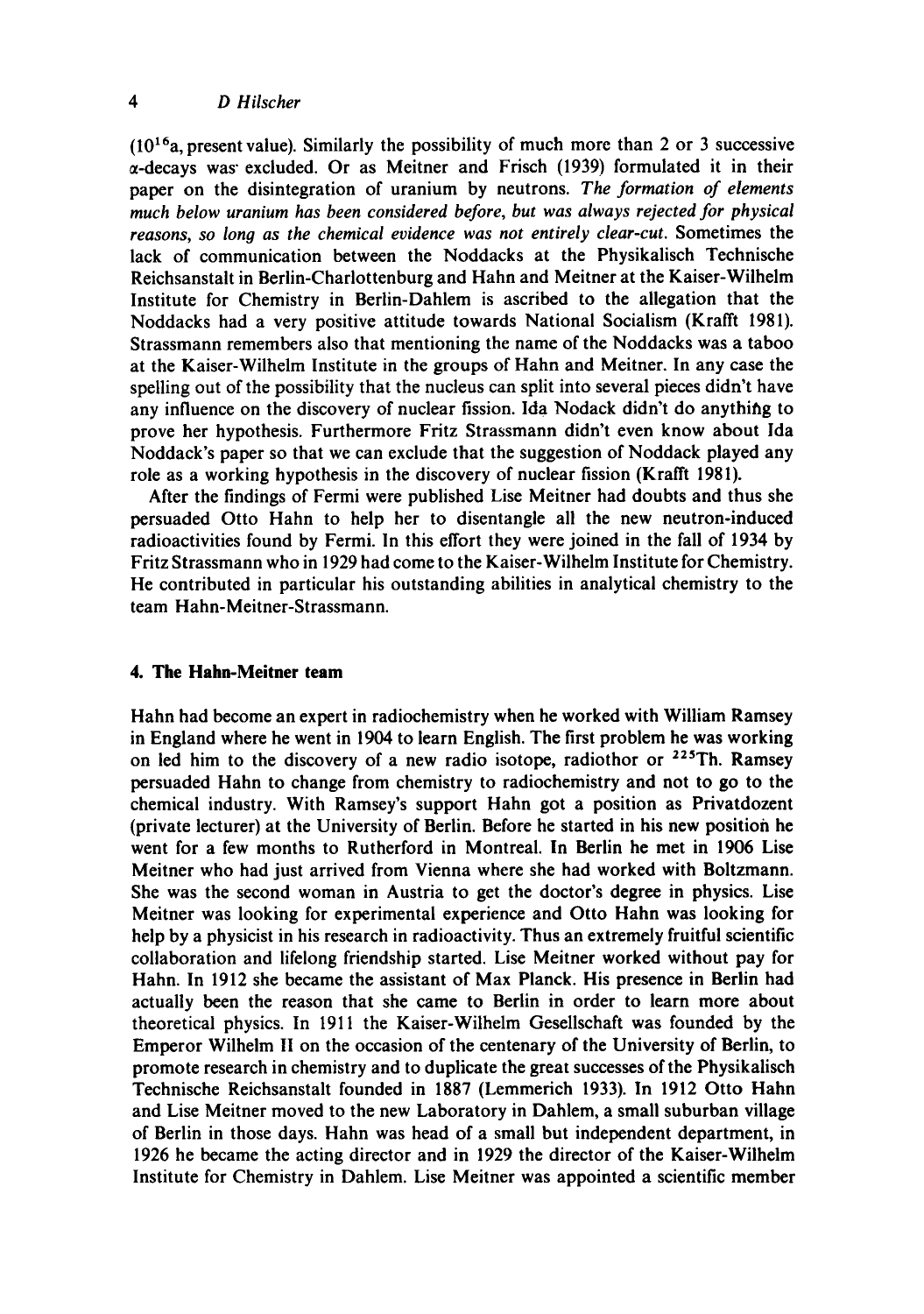of the Kaiser-Wilhelm Gesellschaft in 1913 and in 1917 she became head of her own department. She was the first woman to 'habilitieren' (i.e. she got the venia legendi, the right to teach) in physics at the University of Berlin in 1922. How extraordinary a woman physicist in those days was may be indicated by the way a Berlin newspaper announced her first lecture, titled *On the importance of radioactivity on cosmic processes,*  as a contribution to cosmetic physics. In 1926 she became associate professor at this university.

Hahn, Meitner and von Bayer studied the beta spectra of several radio isotopes by employing a magnetic beta spectrometer and were providing lists of elements with the corresponding beta spectra. Continuing Hahn's previous work on mesothorium Hahn and Meitner discovered in 1918 element 91 which they called protactinium. Very recently the history of this discovery was uncovered by Sime (1986). Starting with an idea of Hahn, Lise Meitner actually did all the research resulting in the finding of this new element by herself. Hahn was serving in the German army and helped her during two short vacations in Berlin in January and April 1917. The decisions of how to proceed in the research and the interpretations of results were communicated by letters between Meitner and Hahn, very similar to the numerous letters between Hahn and Meitner in 1938 when Hahn was in Berlin and Meitner in Stockholm. She sent the draft of the paper to Hahn who agreed to it before Lise Meitner submitted it on March 16, 1918 to the *Physikalische Zeitschrift* with the authors: O Hahn and L Meitner. When Hahn returned to Berlin his interests shifted to more chemical questions by employing radiochemical methods, whereas Meitner worked on atomic



Figure I. Some of them can be seen on a photograph from those days: standing from left to right: Walter Grotian, Wilhelm Westfalt, Otto yon Bayer, Peter Pringsheim, Gustaf Hertz. Sitting from left to right: Hertha Sponer, Albert Einstein, lngrid Franck, James Franck, Lise Mcitner, Fritz Haber and Otto Hahn.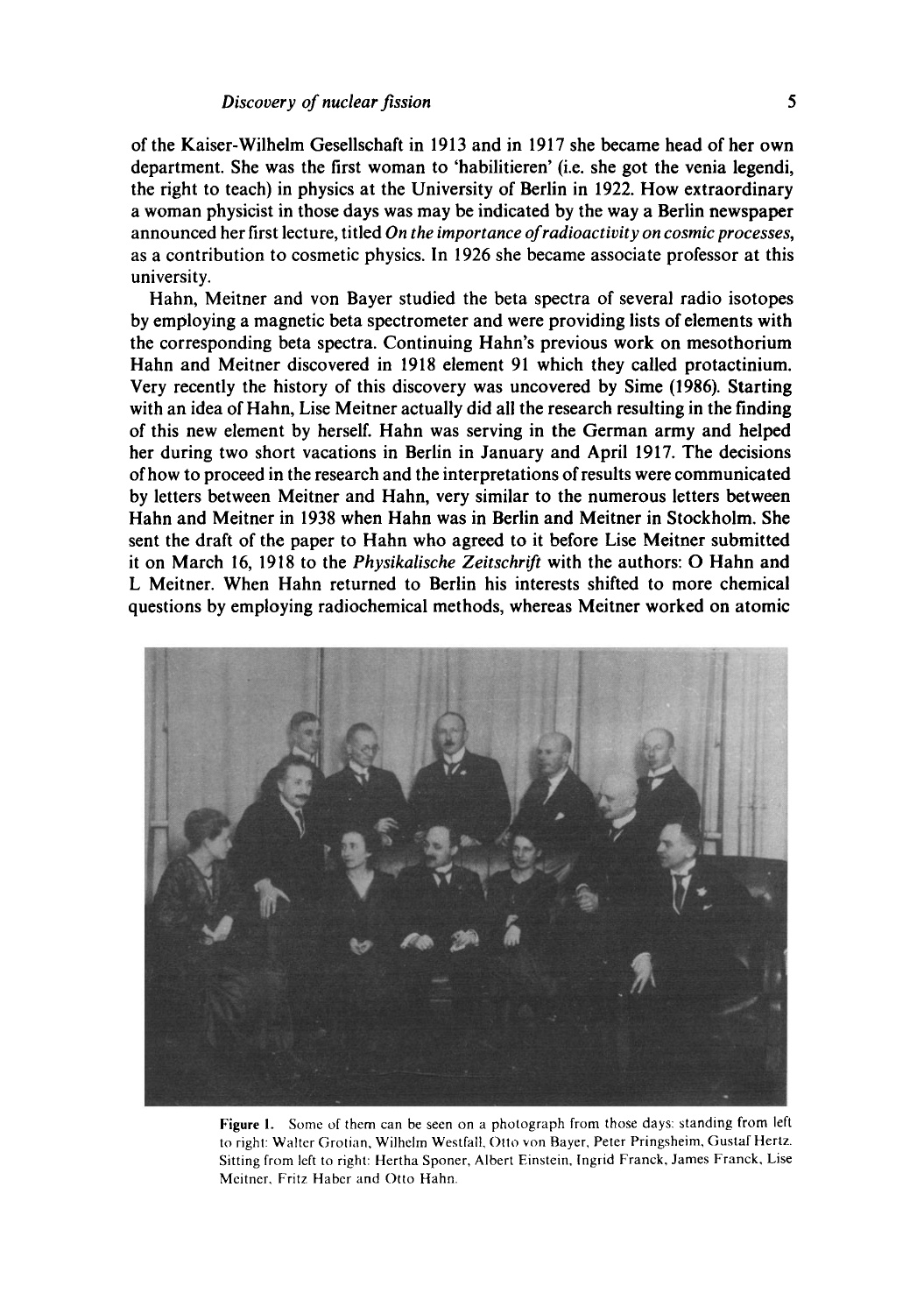problems. She observed and described the Auger effect two years before Auger published his paper (Lemmerich 1984):

Despite the fact that material life in post-war Berlin was very difficult, the scientific life flourished probably more than ever before and after, certainly in physics and chemistry. Between 1918 and 1938 14 Nobel prizes in physics and chemistry went to scientists working in Germany, of which 5 were in Berlin. In January 1937 Hitler forbade all Germans to accept Nobel prizes, thus Richard Kuhn had to decline the Nobel Prize for Chemistry in 1938, the same year when Fermi got the above mentioned Nobel Prize in Physics. The physics community of the early twenties was led by the Nobel prize winners Einstein, Franck, Nernst, and Planck.

But there was also jealousy between some of them; in particular Lenard and Stark attacked Einstein with antisemitic speeches. Einstein kept his humour and was laughing with his friends Max yon Laue and Nernst who vigorously defended Einstein (Lemmerich 1984). But when Hitler took absolute power on January 31, 1933 this ended very abruptly. Many of the best scientists in those days had to leave Germany, Nobel prize winners as well as young students. One of those students who wanted to start his graduate work with Lise Meitner but had to emigrate was Henry Herman Barschall. Many years later I worked as a post doc in Barschall's group at the University of Madison, Wisconsin.

# **5. Lise Meitner had to leave Berlin**

Lise Meitner, a Jew according to the radical race laws of Hitler's Nazi Germany, stayed in Berlin since she was protected by her Austrian citizenship. The right to teach was withdrawn from her already on September 6, 1933 and subsequently she was not allowed to enter the university nor to participate in colloquia or to give talks outside the university. Thus she was essentially isolated at the Kaiser-Wilhelm Instiute for Chemistry in Dahlem where she also had an apartment in the neighbouring Institute's villa. The fact that she, nevertheless, always considered Berlin as her home must have been due to the many friends she had in Berlin. With the annexation of Austria in March 1938 she became a German citizen. Now it became very dangerous for her to stay in Berlin. Hahn and Carl Bosch, the President of the Kaiser-Wilhelm Geseiischaft, tried to get a permit for her to leave Germany which was however denied. With the help of Peter Debye, the Director of the Kaiser-Wilhem Institute for Physics, and his Dutch colleague Dirk Coster, Lise Meitner got the permission to immigrate to the Netherlands without a visa. Dirk Coster came to Berlin to pick Lise Meitner up on July 14, 1938. She was at that time almost 60 years old and half of this time she had lived and worked in Berlin. With some luck they got through all railway checks and arrived at Groningen from where she went to the newly founded Nobel Institute for Physics in Stockholm after a couple of weeks. She had left Berlin just in time before Nobember 9-10, 1938, the 'Crystal Night', so called because the glass shattered in shop windows of Jewish-owned stores which initiated a progrom that in Berlin reduced a Jewish population of 170,000 to 5,000 by 1945. She left Berlin very reluctantly and she was not aware of the real danger to her life, in common with many other Jews in Germany in those days. The great tragedy of her scientific career was that she had to leave Berlin just before the final race for the solution of the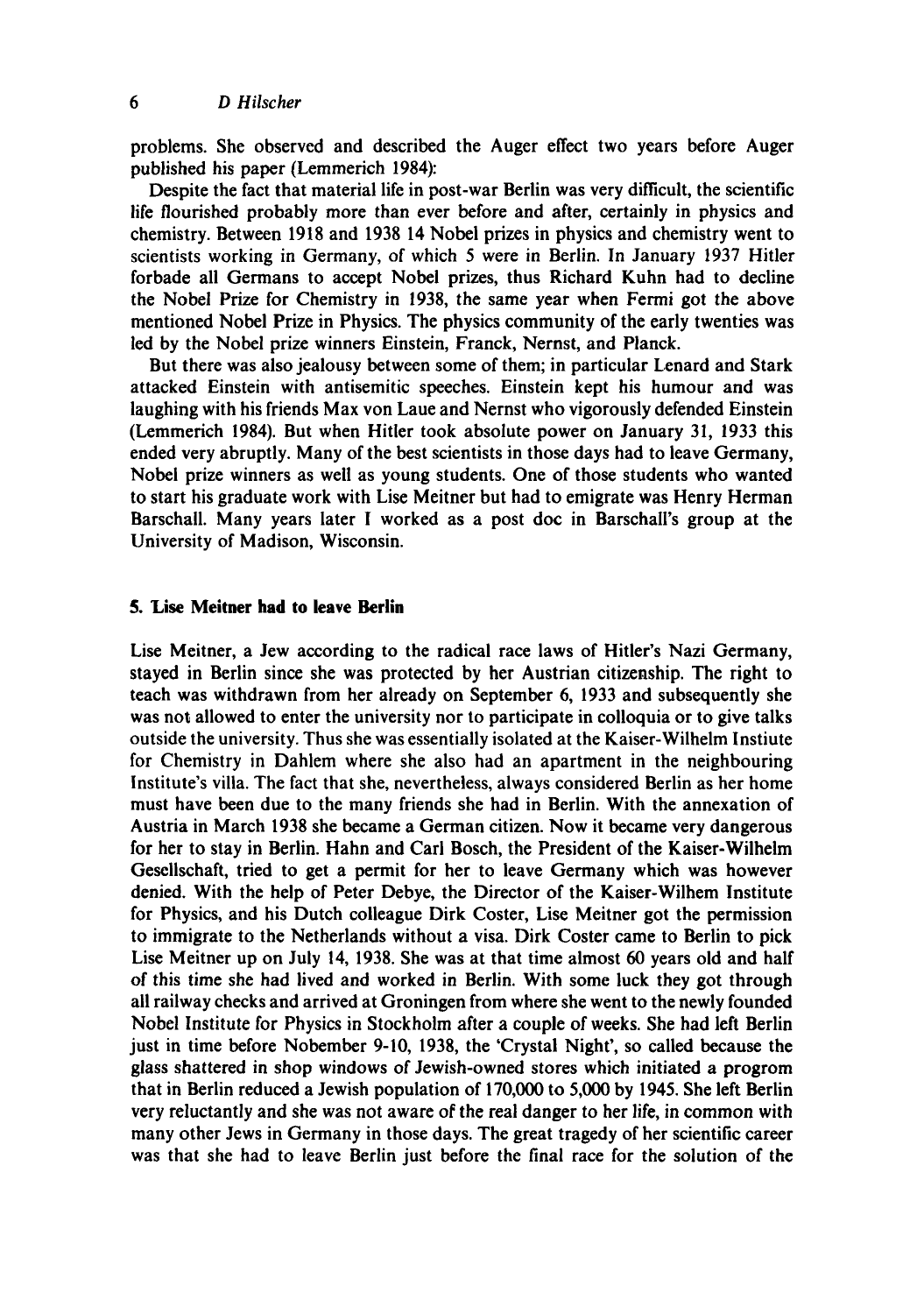transuranium puzzle. From 1935 to 1938 the team Meitner-Hahn-Strassmann had published seven articles on the transuranium elements.

### **6. The final race to the solution of the transuranium puzzle**

In Paris Irène Curie and Paul Savitch were also working on the transuranium puzzle and there was considerable competition between the groups in Berlin and Paris. Irène Curie and Paul Savitch had found a 3.5 h activity which they first identified as thorium. They could however not maintain this claim after Hahn and Meitner had objected. On October 22-23, 1938 Hahn and Strassmann read an article of I. Curie and P Savitch in the latest issue of the *Journal de Physique et le Radium* (Curie and Savitch 1938), in which the latter reported that the chemical properties of the 3"5 h body are those of lanthanum and could be separated only by fractionation. As we know today Curie and Savitch were very close to the solution since this activity was 141La with a half-life of 3.9 h but contained probably also  $92Y$  with a half-life of 3.5 h. The findings of the Paris group raised considerable criticism in Berlin but it certainly accelerated the efforts of Hahn and Strassmann.

These efforts resulted in a paper submitted to 'Naturwissenschaften' on November 8. Hahn and Strassmann (1938) had shown that by the irradiation of uranium in addition to several supposedly transuranium elements other products resulted which were thought to be due to two successive  $\alpha$ -decays:

$$
{}_{92}^{238}\text{U} + n \xrightarrow{a} {}_{90}^{235}\text{Th} \xrightarrow{a} {}_{88}^{231}\text{Ra}
$$

These two a-decays were hard to understand energetically and thus received considerable criticism from Niels Bohr, Lise Meitner and Otto Robert Frisch during a visit of Hahn on November 13, 1938 in Copenhagen where Meitner was spending a week in Bohr's Institute. Though neither Bohr nor Meitner could present another explanation they told Hahn that from a physical point of view this seems to be very unlikely if not impossible. This forced Hahn and Strassmann to check again the radium hypothesis. Since radium is an alkaline-earth metal barium chemistry was employed to separate chemically the supposedly radium activity. The first part of the famous paper of Hahn and Strassmann (1939): *On the detection and the behaviour of the alkaline-earth metals produced by neutron irradiation of uranium* was to show the genetic sequence of isomeric chains:

"Ral"? 
$$
\frac{\beta}{\langle 1 \text{ min}} \text{Acl } \frac{\beta}{\langle 30 \text{ min}} \text{ Th?}
$$
  
\n"Rall"?  $\frac{\beta}{\langle 14 \pm 2 \text{ min}} \text{AclI } \frac{\beta}{\langle 25 \text{ h} \rangle} \text{ Th?}$   
\n"RallI"?  $\frac{\beta}{86 \pm 6 \text{ min}} \text{AclII } \frac{\beta}{\langle 25 \text{ m} \rangle} \text{ Th?}$   
\n"RalV"?  $\frac{\beta}{250-300 \text{ h}} \text{AclV } \frac{\beta}{\langle 40 \text{ h} \rangle} \text{ Th?}$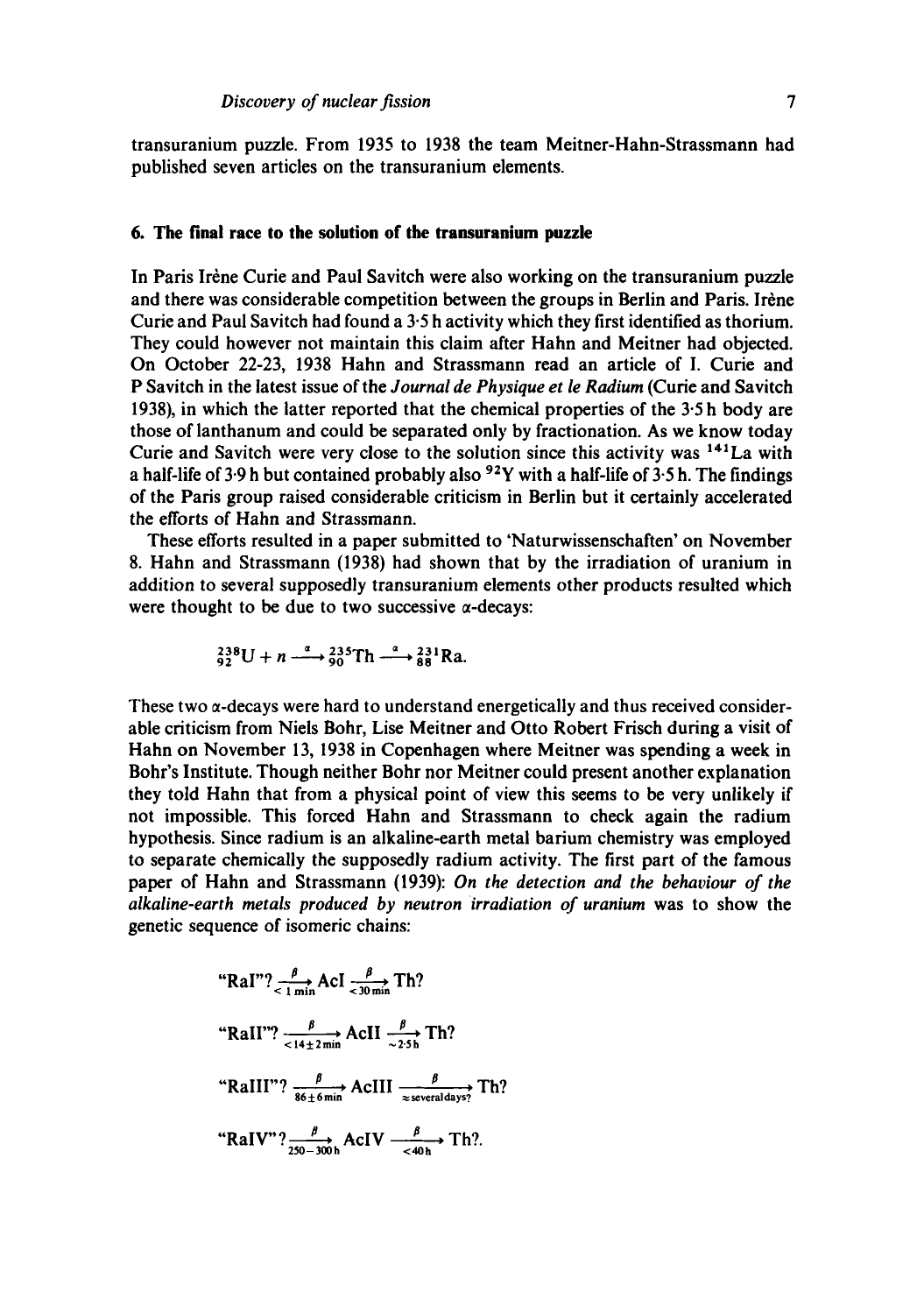### *8 D Hilscher*

But then they performed a calibrated fractional crystallization which they called the indicator method: a mixture of the purified long living "RaIV" and pure  $^{228}_{88}$ Ra (MsTh<sub>1</sub>) with  $\tau = 5.75a$ ) with bariumbromide as carrier was subjected to this method. They used, in a way, the known radioactivity of  $^{228}_{88}$ Ra as a monitor for the chemistry. They found that the well-known activity of  $^{228}_{88}$ Ra was enriched whereas "RaIV" was not. Since the activity in question could be only radium or barium they were forced to conclude that the radium isotopes I through IV were not radium but barium. Hahn actually wrote in the paper: *as chemists we ought to say the bodies are not radium but barium; since other elements as radium or barium are out of question.* Following up this finding, Hahn and Strassmann employed the indicator method also for AclI with the actinium isotope  $\frac{228}{99}$ Ac ( $\tau \approx 6.13$ h) as indicator or monitor. Here again they found an enrichment of  $^{228}_{89}$ Ac in lanthanum oxalate whereas for "AcII" no enrichment could be identified, again the chemical conclusion was "AclI" is lanthanum. The cerium test was however not performed as they mentioned in the paper. Thus Hahn wrote: *as chemists we ought to rename the above given scheme and substitute the symbols Ba, La, and Cefor Ra, Ac, and Th.* This I have done below by employing for comparison the latest information from an isotopic table of 50 years later:

$$
\frac{143}{56}Ba \xrightarrow[137s]{\beta} \frac{143}{57}La \xrightarrow[141 min]{\beta} \frac{143}{58}Ce\left(\frac{\beta}{33h} + \frac{143}{59}Pr \xrightarrow[136d]{\beta} \frac{143}{60}Nd \text{ stable}\right)
$$
  

$$
\frac{141}{56}Ba \xrightarrow[182 min]{\beta} \frac{141}{182 min} \frac{141}{57}La \xrightarrow[393h]{\beta} \frac{141}{58}Ce\left(\frac{\beta}{325d} + \frac{141}{59}Pr \text{ stable}\right)
$$
  

$$
\frac{139}{56}Ba \xrightarrow[832 min]{\beta} \frac{140}{57}La \text{ stable}
$$
  

$$
\frac{140}{56}Ba \xrightarrow[128d]{\beta} \frac{140}{57}La \xrightarrow[402h]{\beta} \frac{140}{58}Ce \text{ stable.}
$$

**Thus nuclear fission was discovered and the chemical solution for the transuranic puzzle was found.** Though Hahn and Strassmann still expressed in their paper some doubts on their finding, the above mentioned title of their publication was clear enough. Indeed all the other radioactivities or "bodies" attributed to the transuranic elements were fission fragments as Hahn hypothesized in this famous paper (Hahn and Strassmann 1939) by writing: *Concerning the transuranic elements they are relatives of their lower homologous elements rhenium, osmium, iridium and platinum but they are not equal. Whether they are actually chemically equal to their even lower homologous masurium* (technetium), *ruthenium, rhodium and palladium still has to be checked.* Indeed this hypothesis turned out to be correct. The essential mistake made by all the transuranium researchers starting with Fermi was that they assumed element  $Z = 93$ to be homologous to rhenium though it is actually chemically similar to uranium as might have been recognized by the chemists extrapolating from the chemical similarity of the rare earth elements to those of the actinides.

#### **7. Physical solution of the transuranium puzzle**

The chemical solution of the transuranium puzzle had become now a challenge for the physicists: how can a nucleus split into two heavy fragments of about equal size.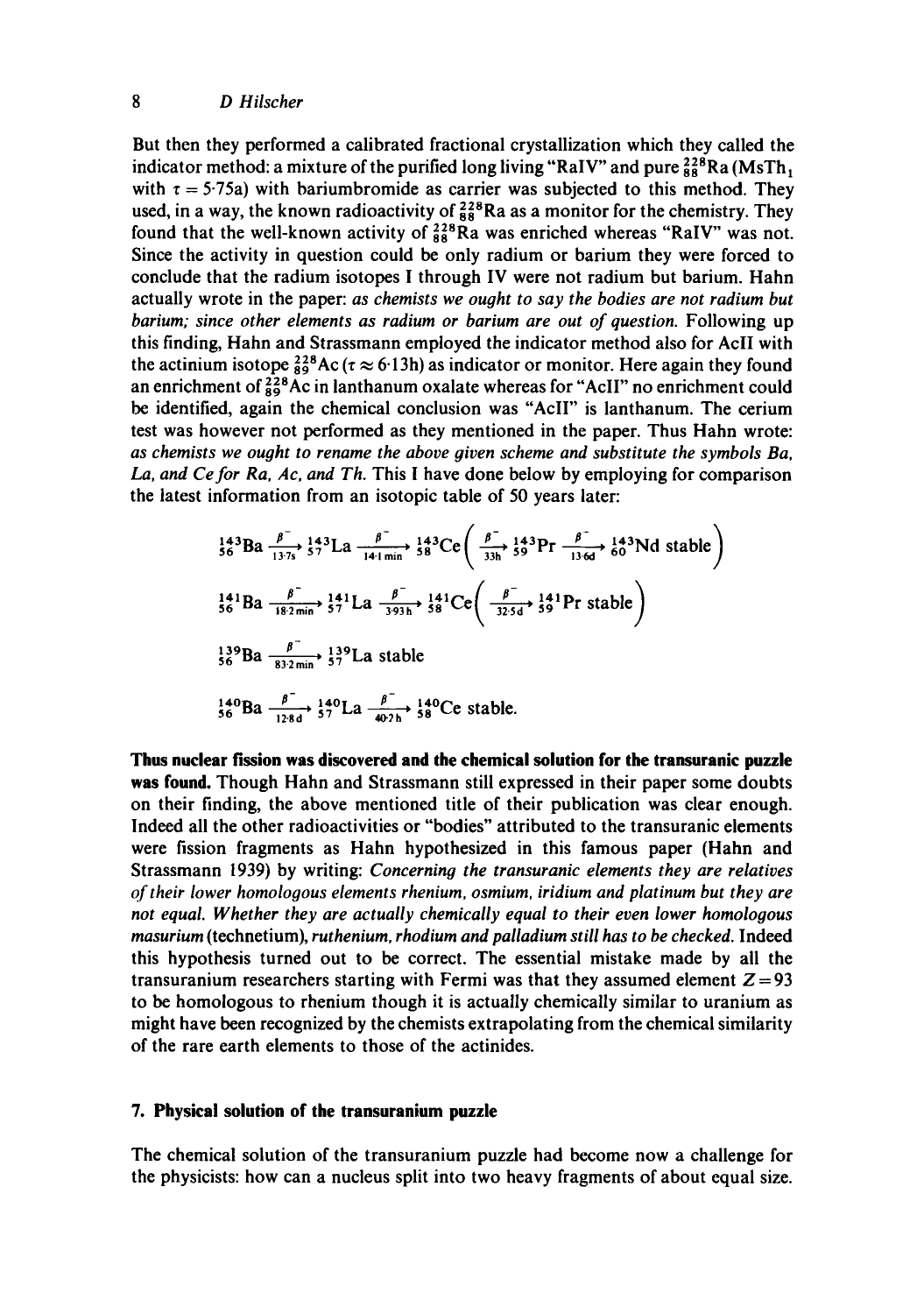Lise Meitner was the first physicist to learn about this finding by the above mentioned letter of Otto Hahn of December 19, 1938. Before he had to go back to his counters he suggested that Lise Meitner should try to give a physical explanation of this frightful conclusion so that *finally this would be a work of three* indicating some uncertainty that L Meitner was not coauthor of the publication on the discovery of nuclear fission. L Meitner never indicated such an expectation though she was unhappy that all the findings of the previous 3 years were now shown to be incorrect by only two of the previous three authors.

Lise Meitner was spending the New Year holiday together with her nephew Otto Robert Frisch, also a physicist, in Kungälv near Goteborg in Sweden. O R Frisch remembers their discussion (Fine and Herrmann 1988): ... *barium, I don't believe it. There's some mistake... You couldn't chip a hundred particles off a nucleus in one blow.*  It's fantastic. It's quite impossible. A single neutron couldn't do that. Nevertheless, they found the physical solution of the transuranium puzzle (Meitner and Frisch 1939):... *the particles in a heavy nucleus wouldbe expected to move in a collective way which has some resemblance to the movement of a liquid drop. If the movement is made sufficiently violent by adding energy, such a drop may divide itself into two smaller drops.*  **Thus the physical process was described with** a classical picture without having to consider the quantum-mechanical tunnelling-effect. This paper was received by *Nature*  on January 16, 1939. Frisch and Meitner also calculated the kinetic energy release to be about 200 MeV (168.3  $\pm$  1.7 MeV) (Vandenbosch and Huizenga 1973). Given such huge energies, O R Frisch immediately realized that this should also be observable in an ionization chamber. After he returned to Copenhagen he performed the experiment and was able to show that the kinetic energies were about 70 MeV per fragment (Frisch 1939). **Thus nuclear fission was also physically** confirmed. The term fission used by Meitner and Frisch in their New Year paper was suggested to Frisch by an American biochemist, W A Arnold (Stuewer 1985) to whom he must have described the process in such a pictorial way that the latter thought of the division of a cell, which he probably had seen many times in the microscope. Due to the difficulties of seeing nuclear collective motion, this dynamical aspect of nuclear fission has only recently started to be investigated.

#### **8. Subsequent discoveries**

O R Frisch told Bohr about the new discovery just before Bohr left Copenhagen for America on January 7, 1939 and he gave him a first draft with Meitner's and Frisch's explanation of nuclear fission (Meitner and Frisch 1939). Bohr travelled together with Léon Rosenfeld by ship and arrived on January 16, 1939 in New York. Rosenfeld told the news of nuclear fission on the same day at Princeton's Journal club and Bohr gave the news to a more general physics community on January 26, 1939 at the Fifth Washington Conference on Theoretical Physics. In the following weeks and months the number of publications and exciting new results almost exploded. In France the neutron multiplicity was found to be  $3.5 \pm 0.7$  (2.42 today) on April 7, 1939, thus the possibility of a chain reaction was found by Hans von Halban, Frédéric Joliot and Lew Kowarski. The basic theory of nuclear fission, still valid today, was immediately developed by Bohr and Wheeler. Already on June 28, 1939 their manuscript was received by *Physical Review* and published in September 1939.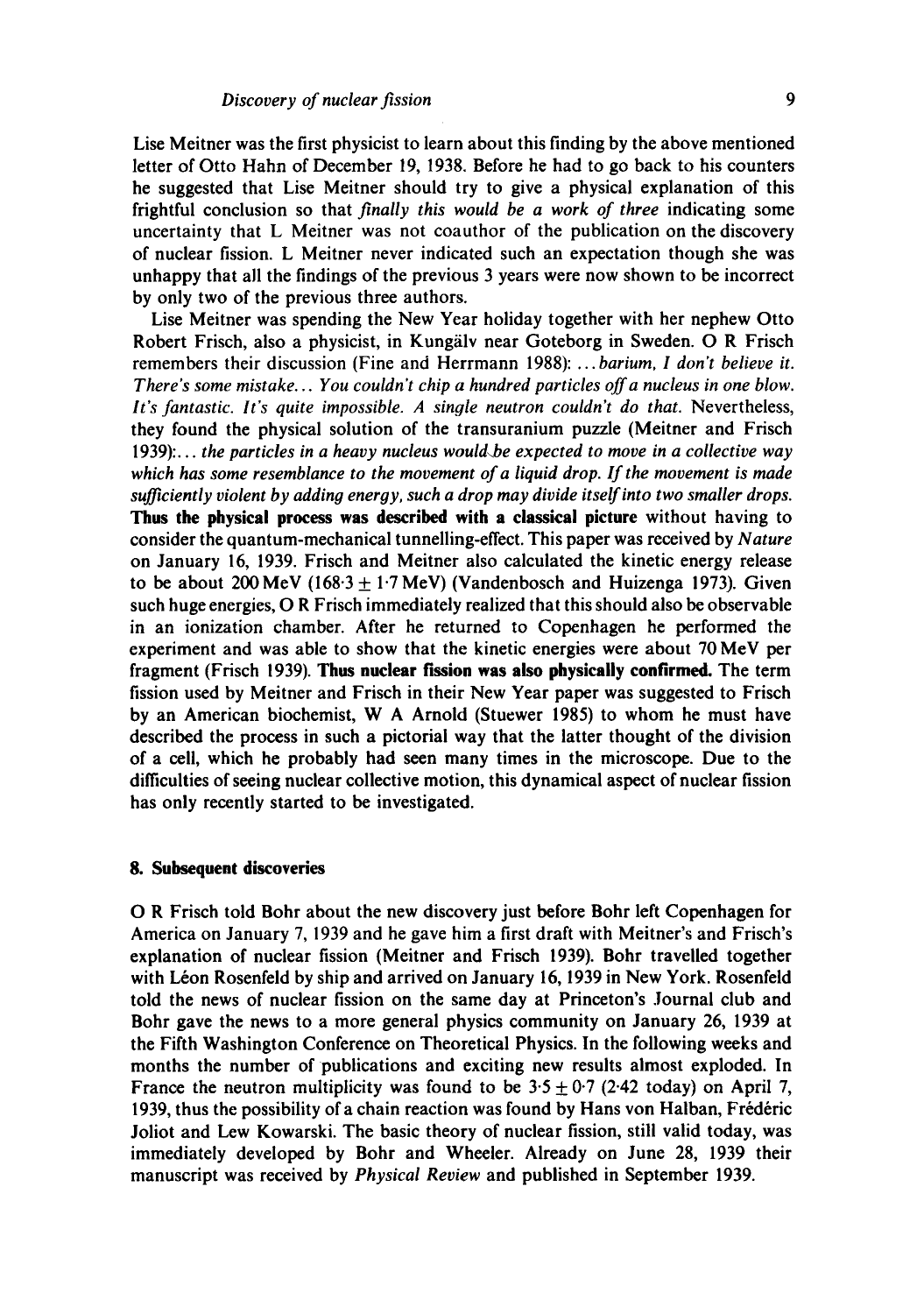## **9. The first transuranium element**

The first real transuranium element was identified in 1940 by E M McMillan and P H Abelson (1940) by irradiating uranium with neutrons produced with a cyclotron in Berkeley:

$$
^{238}_{92}\text{U} + n \rightarrow ^{239}_{92}\text{U} \xrightarrow[235 \text{min}]{ \beta^{-}} ^{239}_{93}\text{Np}.
$$

However in order to separate the uranium activity from all the fission fragments also produced in this reaction McMillan and Abelson employed the knowledge of nuclear fission. Fission fragments are energetic enough to penetrate thin cigarette paper whereas the recoiling uranium is stopped in this catcher paper. By this ingenious trick fission fragments and transuranic elements were finally separated. They could then also disprove Fermi's original hypothesis that element 93 is homologous to rhenium.

# **10. Post war**

Hahn got the 1944 Nobel Prize for Chemistry for the *discovery of the fission of heavy nuclei.* However, before the news of the Nobel Prize award reached him in Cambridge, England, where he and other German nuclear scientists were detained, he was profoundly affected by the announcement of the explosion of the atomic bomb



Figure 2. Otto Hahn and Lise Meitner at the inauguration of the Hahn-Meitner Institut for Nuclear Research in Berlin on 14 March 1959.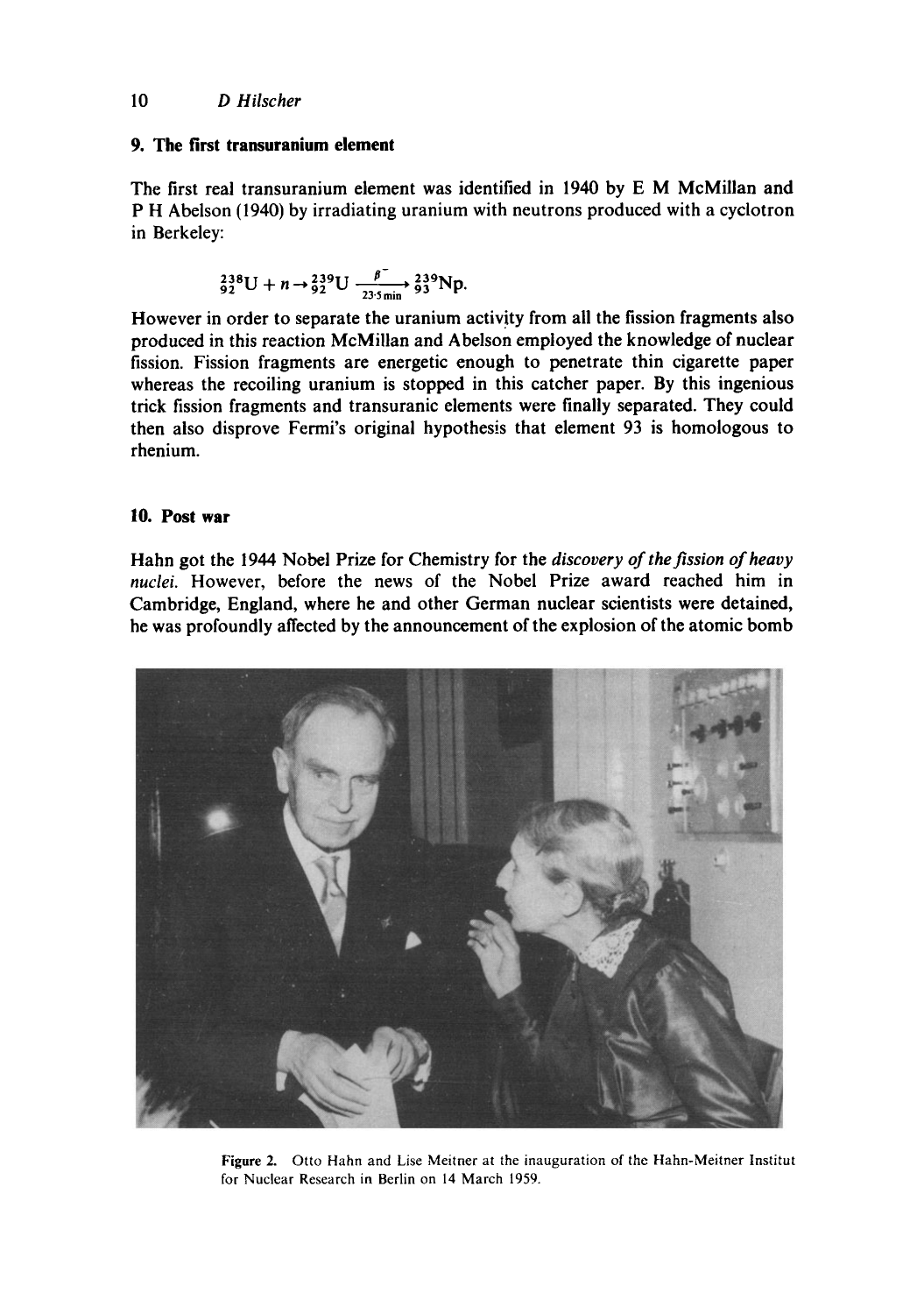at Hiroshima and Nagasaki on August 6 and 9, 1945. On April 1, 1946 Hahn became director of the Kaiser-Wilhelm Gesellschaft which was later renamed Max-Planck Gesellschaft. Fritz Strassmann became Professor at the new University of Mainz in 1946 where he trained students in nuclear chemistry and thus became the actual father of this subject in Germany. Lise Meitner was appointed a research professor in Stockholm in 1947 at the age of 69. The former Kaiser-Wilhelm Institute for Chemistry was named the Otto-Hahn-Building of the Free University of Berlin in 1956. The former laboratory of Hahn and Meitner is now used by biochemists. Otto Hahn and Lise Meitner (both at the age of 88) and Fritz Strassmann (65) got the Enrico Fermi Award on September 9, 1966.

On March 14, 1959 a centre for nuclear research with a small research reactor was founded in Berlin and named the Hahn-Meitner-Institut for Nuclear Research. The qualification 'for Nuclear Research' has been dropped recently. Lise Meitner and Otto Hahn participated at the inauguration of this new institute and are shown in the lecture hall of the Hahn-Meitner-Institute for Nuclear Research. Karl Eric Zimen, a former student of Otto Hahn who had worked from 1935 until 1939 at the Kaiser-Wilhelm Institute for chemistry, became the first director of the Hahn-Meitner-Institute for Nuclear Research. Even fifty years after the discovery of nuclear fission this nuclear process together with heavy-ion fusion is still one of the most interesting processes of collective flow of nuclear matter and an ideal example of the yet unsolved nuclear many-body problem. Basic research in nuclear fission and fusion has retained its scientific and intellectual attraction. A small group of scientsts are still doing research theoretically and experimentally in this field at the Hahn-Meitner-Institute in Berlin, 1988.

I would like to conclude by pointing out that I left out an important aspect of the discovery of nuclear fission. The impact of scientific research on society and vice versa is an important topic and the discovery of nuclear fission might be the ideal example to study it and to indicate solutions: with increasing knowledge mankind has to learn how to apply pramana. Sometimes the question is asked whether it would have been better if nuclear fission would not have been discovered. This, however, is a useless question, as useless as the request that mankind should have prevented the burning of the Oklo nuclear fission reactor on our planet 1.8 billion years ago.

#### **References**

Bohr N and Wheeler J A 1939 *Phys. Rev. 56* 426 Chadwick J 1932 *Nature (London)* 129 312 Curie I and Savitch P 1938 *J. Phys. Radium* 9 355 Fermi E 1934 *Nature (London)* 133 838 Fine L and Herrmann G 1988 *Discovery of nuclear fission,* Audio scripts, unpublished Frisch O R 1967 *Phys. Today* November p. 47 Frisch O R 1939 *Nature (London)* **143** 276 Gamow G 1929 *Z. Phys.* 51 204 Gamow G 1929 *Z. Phys.* 52 510 Gamow G 1930 *Proc. R. Soc. (London)* A126 632 Gurney R W and Condon E U 1928 *Nature (London)* 122 439 Hahn D 1975 Otto Hahn Erlebnisse und Erkenntnise, Dousseldorf-Wien (Econ Verlag) Hahn O and Strassmann 1938 *Naturwissenschaften* 26 755 Hahn O and Strassmann 1939 *Naturwissenschaften* 27 I 1